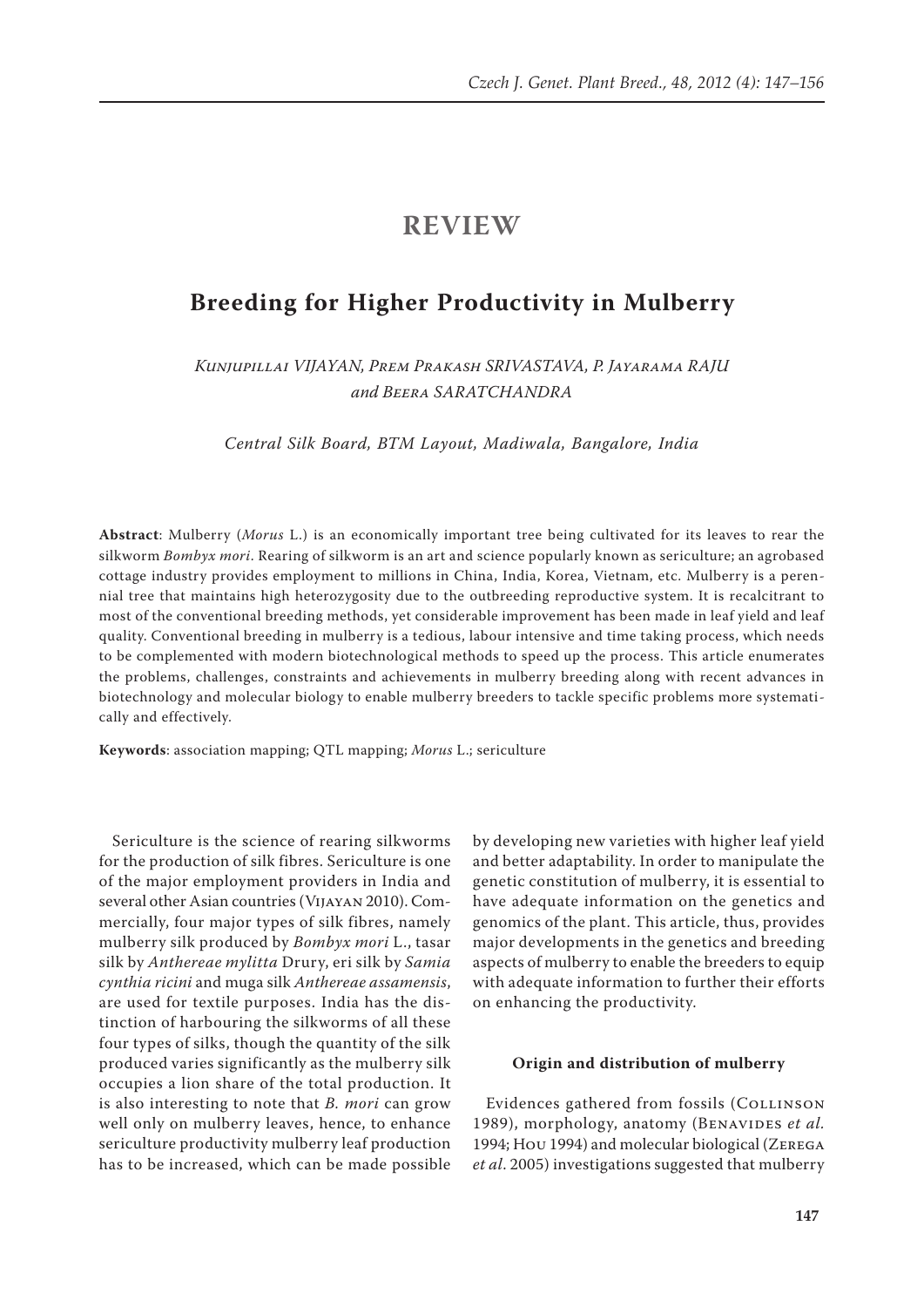originated in the foothills of the Himalaya and later spread to major continents including Asia, Europe, North and South America, and Africa (Yokoyama 1962; Machii *et al.* 1999). Cultivation of mulberry and silkworm rearing started in China before 2200 BC (FAO 1990) and currently mulberry is cultivated in almost all Asian countries (Vijayan *et al*. 2011). Taxonomically, mulberry belongs to the genus *Morus* L. and has more than 68 species (Vijayan 2010). Out of which, *M. alba*, *M. indica*, *M. nigra*, *M. latifolia*, *M. multiculis* are cultivated for silkworm rearing, *M. rubra* and *M. nigra* for fruits (Yaltirik 1982) and *M. laevigata* and *M. serrata* for timber (TIKADER & VIJAYAN

2010). It is pertinent to note here that only a small fraction of the total mulberry gene pool is used for developing varieties suitable for silkworm rearing and a great chunk of the gene pool is still left in the wilderness.

## **Cytogenetics of mulberry**

Natural polypoids are common in mulberry, though diploids with 28 chromosomes  $(2n =$  $2x = 28$ ; Figure 1) or triploids with 42 chromosomes  $(2n = 3x = 42)$  are more frequent. Tetraploids with 56 chromosomes  $(2n = 4x = 56)$ , hexaploids with



Figure 1. Chromosomes and karyotypes of a few cultivars of mulberry: a – metaphase chromosomes, b – camera lucida drawings of chromosomes, c – idiograms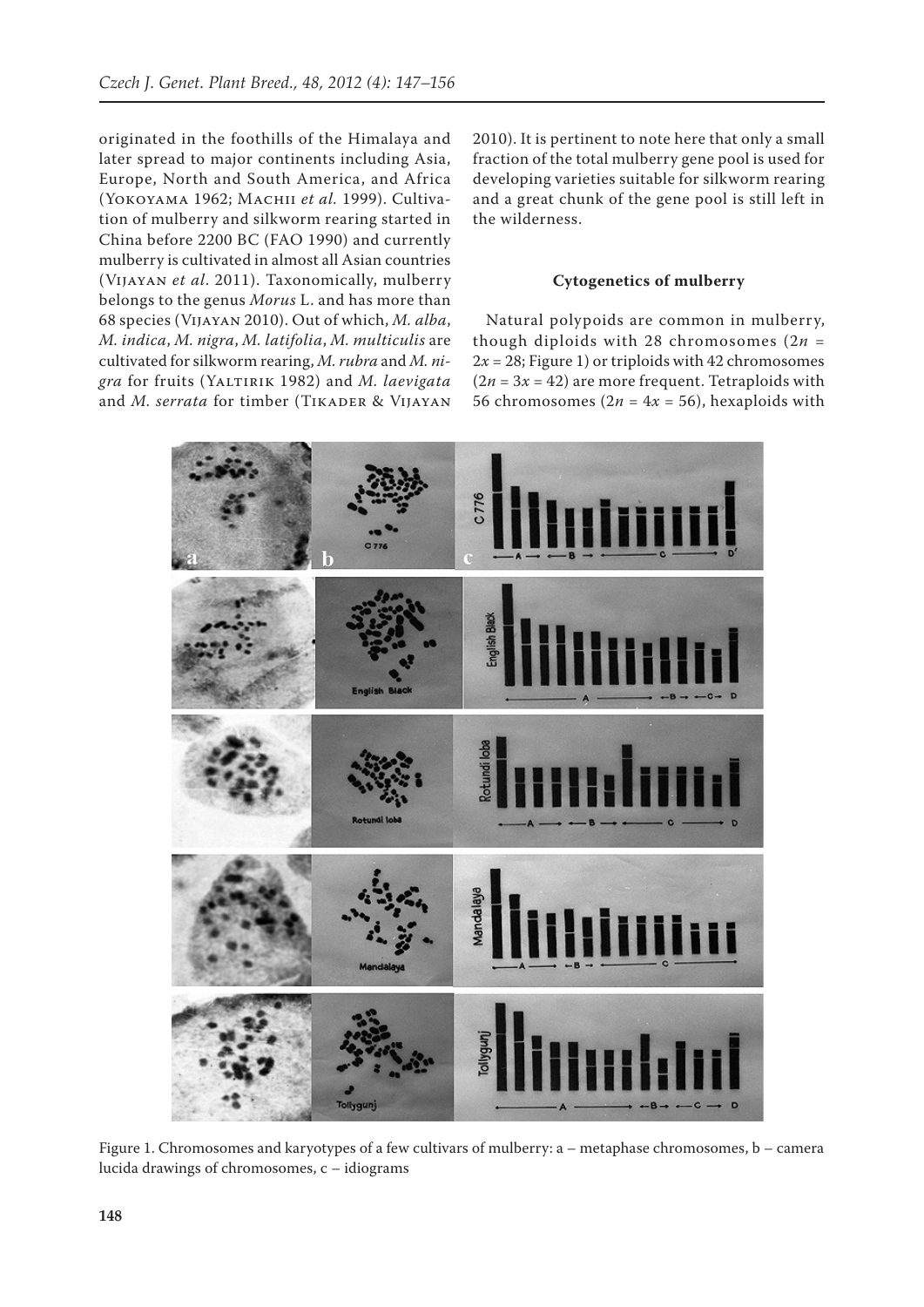84 chromosomes  $(2n = 6x = 84)$  and octaploids with 112 chromosomes  $(2n = 8x = 112)$  are also found in nature (Basavaiah *et al.* 1989). Chromosomes of mulberry are small as the length varies from 1.17 µm to 5.23 µm (Chakraborti *et al*. 1999).

### **Availability of genetic resources**

Large numbers of germplasm accessions are available in China, India, Japan, Korea and Vietnam

Table 1. Species-wise distribution of mulberry germplasm accessions available in Japan, China, India and Korea

| Species                 | Japan | China | India          | Korea |
|-------------------------|-------|-------|----------------|-------|
| M. bombycis Koidz.      | 583   | 22    | 15             | 97    |
| M. latifolia Poir.      | 349   | 750   | 19             | 128   |
| M. alba L.              | 259   | 762   | 93             | 105   |
| M. acidosa Griff.       | 44    |       |                | 1     |
| M. wittorium Hand-Mazz. |       | 8     |                |       |
| M. indica L.            | 30    |       | 350            | 5     |
| M. mizuho Hotta         |       | 17    |                |       |
| M. rotundiloba Koidz.   | 24    | 4     | 2              |       |
| M. kagayamae Koidz.     | 23    |       |                | 1     |
| M. australis Poir.      | -     | 37    | $\overline{2}$ |       |
| M. notabilis C.K. Schn. | 14    |       |                |       |
| M. mongolica Schneider  |       | 55    |                |       |
| M. boninensis Koidz.    | 11    |       |                |       |
| M. nigriformis Koidz.   | 3     |       |                |       |
| M. atropurpurea Roxb.   | 3     | 120   |                |       |
| <i>M. serrata</i> Roxb. | 3     |       | 18             |       |
| M. laevigata Wall.      | 3     | 19    | 32             | 1     |
| M. nigra L.             | 2     | 1     | 2              | 3     |
| M. formosensis Hotta.   | 2     |       |                |       |
| M. rubra L.             | 1     |       | 1              |       |
| M. mesozygia Stapf.     | 1     |       |                |       |
| M. celtifolia Kunth.    | 1     |       |                |       |
| M. cathayana Hemsl.     | 1     | 65    | 1              |       |
| M. tiliaefolia Makino   | 1     |       | 1              | 14    |
| M. microphylla Bickl.   | 1     |       |                |       |
| M. macroura Miq.        | 1     |       |                |       |
| M. multicaulis s Perr.  |       |       | 15             |       |
| Morus spp. (unknown)    | 15    |       | 106            | 259   |
| Total                   | 1375  | 1860  |                | 614   |

(Table 1). China has more than 1860 germplasm accessions (Pan 2000), Japan has 1375 germplasm accessions (Kazutoshi *et al*. 2004), Korea has 614 accessions while India has more than 1120 germplasm accessions (www.silkgermplasm.com).

### **Conservation of genetic resources**

In India, mulberry genetic resources are conserved in four different ways such as *in situ* conservation, *ex situ* conservation, *in vitro* conservation and DNA banking (Figure 2). The merits and demerits of these techniques are summarized in Table 2.

#### *In situ* **conservation**

Conserving plants at their original habitat is known as *in situ* conservation and it allows evolutionary forces such as natural selection, mutation, population structuring, etc. to act continuously to promote further evolution of the species. Out of the 14 biosphere reserves identified by the National Committee on Environmental Planning and Coordination (NCEPL) and man and biosphere (UNESCO), eight locations, viz. Uttarkhand, Nandadevi, Namdapha, Kaziranga, Manas, Nokrek, North Andaman and Great Nicobar, conserve mulberry (Rao 2002).

## *Ex situ* **conservation**

Conservation of seeds at a low temperature is not preferred for germplasm conservation in mulberry due to the high heterozygosity of the parental plants. Since mulberry is capable of being propagated through stem cuttings, the common methods of conservation are field germplasm banks and/or preserving vegetative buds in the laboratory. Germplasm banks are maintained in different ways depending on their longevity and utility. Active collections of germplasm are used for evaluation of accessions for economic traits and distribution of genetic resources to breeders and other research groups whereas base collections are used for long-term preservation without much disturbances. Duplicates of base collections are usually developed in geographically distant places as a safety measure against loss due to natural disasters and biotic destructions.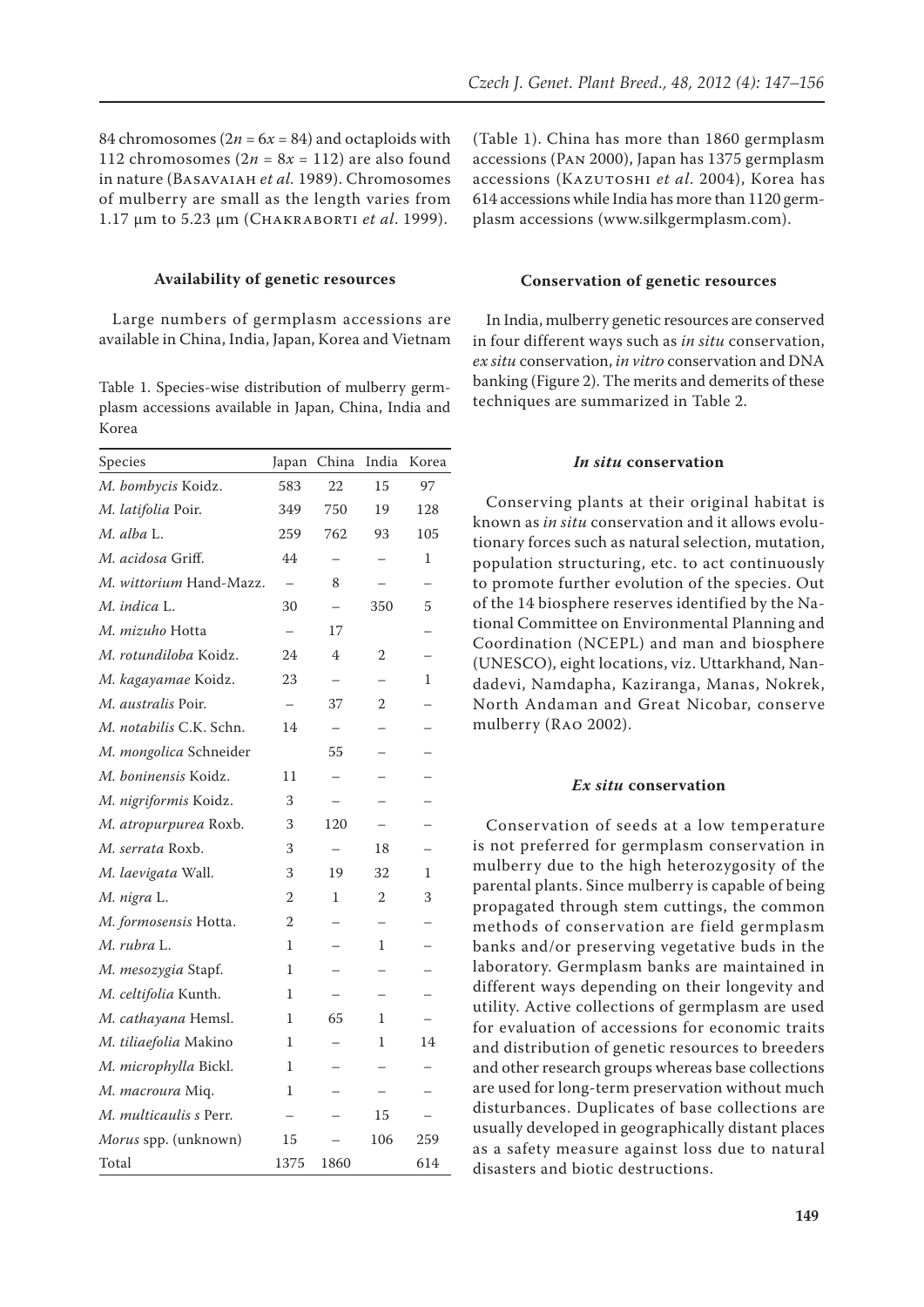



#### **Cryopreservation**

Tissue culture with its distinct advantages is used for short-term preservation (WITHERS & ENGELmann 1997). However, tissue culture does not serve for long-term preservation. Hence, cryopreservation is adopted for long-term preservation. Under cryopreservation, plant materials are stored at ultra-low temperatures in liquid nitrogen (–196°C). At this temperature, cell division and metabolic activities remain suspended and the material remains unchanged for a long period. Thus, cryopreservation ensures genetic stability of the mulberry germplasm besides requiring only limited space and protecting material from contamination. Further, it requires little maintenance, hence it is considered a cost-effective method for the conservation of mulberry germplasm. In fact, cryopreservation is the only economically viable method for the long-term conservation of mulberry. Two different techniques are available

| In situ                                                                                                   | $Ex$ situ                                              | In vitro | DNA banking                                                    |
|-----------------------------------------------------------------------------------------------------------|--------------------------------------------------------|----------|----------------------------------------------------------------|
| Apt for forest species and wild<br>crop relatives                                                         | only option for the asexually<br>reproducing plants    |          | suitable for both sexually and asexually<br>reproducing plants |
| Field oriented, laborious<br>and expensive                                                                | field oriented, laborious<br>and expensive             |          | laboratory oriented minimum<br>space and less laborious        |
| Allows evolution to continue                                                                              | evolution restricted                                   |          | no chance of evolution                                         |
| Increases genetic diversity                                                                               | less prone to genetic<br>variability                   |          | no genetic variation                                           |
| Vulnerable to disease<br>and other natural calamities                                                     | vulnerable to disease and other<br>natural calamities  |          | well protected against disease<br>and other natural calamities |
| Strengthens the link between<br>conservationists and local people<br>who traditionally maintain the plant | minimum interactions                                   |          | no interactions                                                |
| Exchange of materials<br>is difficult                                                                     | exchange of materials<br>possible but needs extra care |          | easy exchange of materials                                     |

Table 2. Merits and demerits of different methods used for conserving the genetic resources of mulberry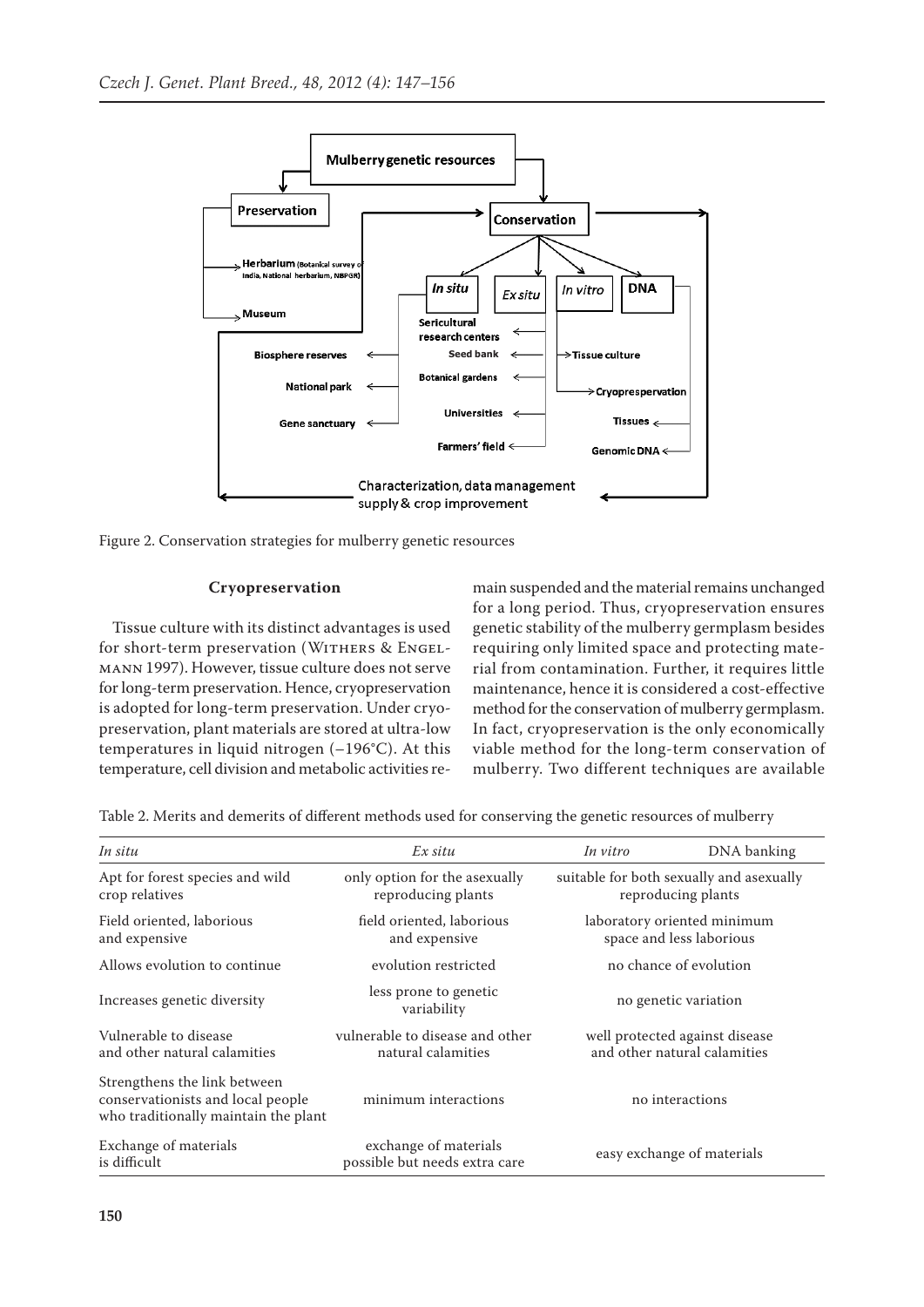for cryopreservation, i.e. classical freeze-induced dehydration technique and vitrification technique (Engelmann 2000). Classical cryopreservation technique involves the slow cooling of materials at a controlled rate (usually 0.1–4°C/min), down to about –40°C and subsequent rapid immersion of samples into the liquid nitrogen (–196°C). This method is generally operationally complex and requires the use of expensive, sophisticated programmable freezers. In the vitrification procedures, cell dehydration is performed prior to freezing by physical or osmotic dehydration of explants, which is followed by ultra-rapid freezing, which results in vitrification of intracellular solutes, i.e. formation of an amorphous glassy structure without occurrence of ice crystals. These techniques are less complex and do not require any sophisticated programmable freezers. In mulberry, the most appropriate material for cryopreservation is the winter bud, though embryonic axes, pollen, synthetic seeds can also be used (Niino 1995). Generally, for cryopreservation, the shoot segments are pre-frozen at  $-3^{\circ}$ C for 10 days, –5°C for three days, –10°C for one day and –20°C for one day before their immersion into the liquid nitrogen. Prior to pre-freezing at –20°C, partial dehydration of the bud up to 38.5% was found to improve the recovery rates. The survival rates of winter buds stored in liquid nitrogen up to 3–5 years did not change significantly (Rao *et al*. 2009). The encapsulation of winter-hardened shoot tips of many mulberry species with calcium alginate coating was also tested successfully. In addition, YAKUA and OKA (1988) conducted experiments on cryopreservation of intact vegetative buds of mulberry (*M. bombycis*) attached to shoot segments by pre-freezing and storing in liquid nitrogen. The buds were later thawed, and the meristems were excised for culture on MS medium supplemented with 1 mg/l BA to regenerate plants. Either prefreezing at  $-10^{\circ}$ C or  $-20^{\circ}$ C along with rapid thawing at 37°C or pre-freezing at –20°C or –30°C along with slow thawing at 0°C was a suitable treatment for high percentages of survival and shoot regeneration (Rao *et al*. 2007).

## **DNA banking**

Preservation of genomic DNA is another safe method of conservation of genetic information in mulberry. Genomic DNA can be extracted easily from leaves using standard protocols (Vijayan 2004) and can be stored in alcohol (MANDAL 1999) or in lyophilized conditions at room temperature in small vials (FORD-LLOYD 1990). A novel method of DNA distribution has recently been in vogue wherein DNA clones or PCR products are pasted on pages of books and distributed to users. Although a well-established DNA banking system is yet to be established for mulberry in India, small-scale preservation has already been started at the Central Sericultural Germplasm Resources Centre, Hosur, Tamil Nadu.

#### **Conventional breeding**

The conventional breeding technique that has been used for mulberry genetic improvement follows a very specific procedure as depicted in Figure 3 (Vijayan 2010). Prior to parental selection, the characterization of germplasm accessions is carried out using morphological, biochemical and physiological characters, rooting ability of stem cuttings, leaf yield, leaf moisture, protein and sugar contents, photosynthetic efficiency, physiological water use efficiency etc. Based on a statistical assessment, parents with desired traits are selected and control hybridization is effected. Ripe fruits from controlled hybridization as well as those formed by natural hybridization of selected mother plants are collected to extract seeds. Seedlings raised in a nursery are transplanted to the field in progeny row trials (PRT) for initial screening based on selected traits like growth, branching, leaf texture, and disease susceptibility. Since almost all mulberry accessions are highly heterozygous and have a long gestation period, traditional breeding methodologies mostly rely on the production of  $F_1$  hybrids (DAS 1984). Hybrids with desirable traits, identified through the progeny row trial, are further evaluated in primary yield trial (PYT) for important agronomic, biochemical and silkworm feeding qualities. From the PYT, the top 5–10% hybrids are selected for detail assessment in final yield trial (FYT) using 3–5 replications and 25–49 plants per replication. Here, the plants are subjected to thorough assessment for leaf yield, leaf quality, adaptation, susceptibility to pest and diseases, rooting ability, response to agronomic practices, and silkworm feeding qualities. The best hybrid is selected and mass multiplied vegetatively for further testing at different regions (MLT). Usually 8–9 hybrids are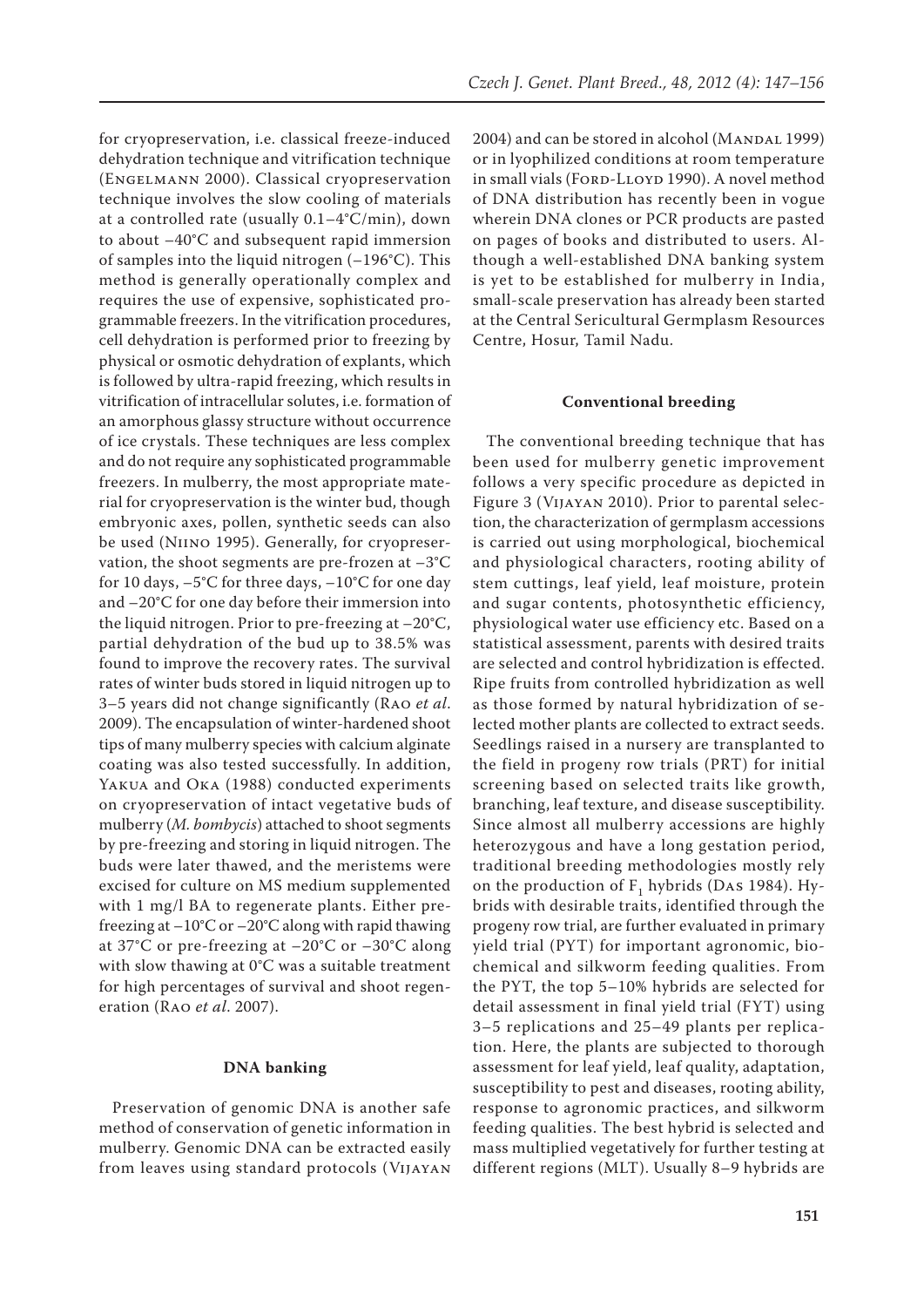

Figure 3. General breeding strategy in mulberry

used for regional multi-location studies. Those hybrids which perform consistently well in all the seasons, locations and years are selected and further tested in All India Coordinated Experiments on Mulberry (AICEM) along with hybrids selected in the same way from other regions to evaluate their performance in different agro-climatic conditions in India for a minimum of four years. The best performers of the AICEM are released for commercial exploitation. By this way, a number

of high-yielding mulberry varieties have been developed and released for commercial cultivation in India (Table 3; Saratchandra *et al.* 2011).

Recently, nine selected hybrids developed through systematic breeding were tested to identify highyielding ones during the colder months in the state of West Bengal (GANDHI DOSS et al 2011). Two hybrids, CT-44 with 47.94 Mt/ha/year and CT-11 with 43.99 Mt/ha/year, were selected for their commercial exploitation.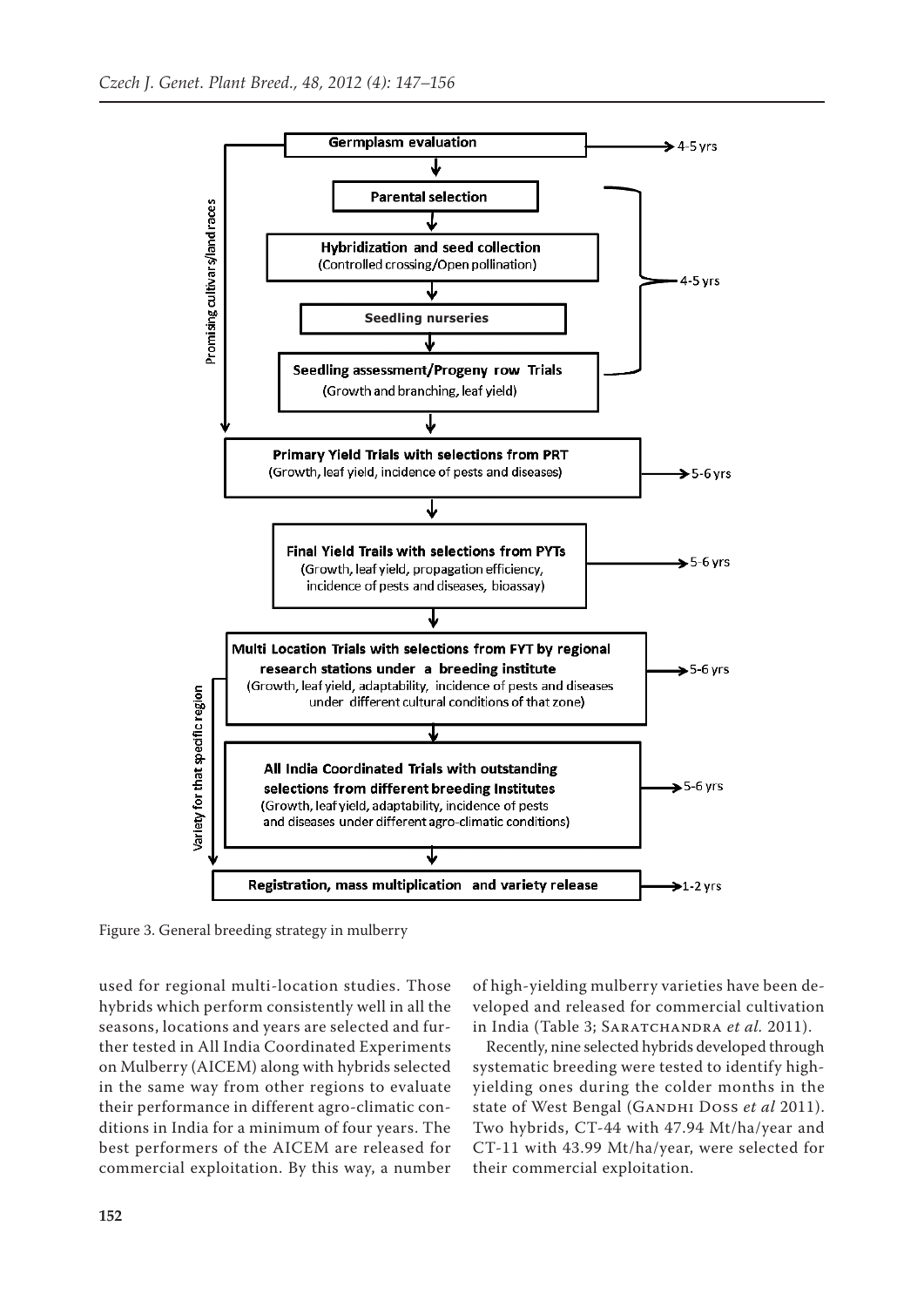| Variety      | Region                                                   | Developing Institute    | Origin                                                                |
|--------------|----------------------------------------------------------|-------------------------|-----------------------------------------------------------------------|
| $Victory-1$  | South India, irrigated                                   | CSRTI, Mysore           | hybrid from $S30 \times C776$                                         |
| Vishala      | South India, irrigated                                   | KSSRDI, Thalaghattapura | clonal selection                                                      |
| Anantha      | South India, rainfed                                     | <b>APSSRDI</b>          | clonal selection                                                      |
| DD           | South India, irrigated                                   | KSSRDI, Thalaghattapura | clonal selection                                                      |
| $S-13$       | South India, rainfed                                     | CSRTI, Mysore           | selection from polycross<br>(mixed pollen) progeny                    |
| $S-34$       | South India, rainfed                                     | CSRTI, Mysore           | selection from polycross<br>(mixed pollen) progeny                    |
| $S-1$        | Eastern and NE India, irrigated                          | CSRTI, Berhampore       | introduction from<br>(Mandalaya, Myanmar)                             |
| $S - 7999$   | Eastern and NE India, irrigated                          | CSRTI, Berhampore       | selection from open<br>pollinated hybrids                             |
| $S-1635$     | Eastern and NE India, irrigated                          | CSRTI, Berhampore       | triploid selected from an open<br>pollinated hybrid population        |
| C776         | Saline soils                                             | CSRTI, Berhampor        | hybrid from English balck<br>and Multiculis                           |
| $S-146$      | North India and hills of Jammu<br>and Kashmir, irrigated | CSRTI, Berhampore       | selection from open<br>pollinated hybrids                             |
| $Tr-10$      | hills of Eastern India                                   | CSRTI, Berhampore       | triploid developed from<br>the cultivar S1                            |
| <b>BC259</b> | hills of Eastern India                                   | CSRTI, Berhampore       | back crossing of hybrid of Matigare<br>local × Kosen with Kosen twice |
| Goshoerami   | temperate                                                | CSRTI, Pampore          | introduction from Japan                                               |
| Chak Majra   | sub temperate                                            | RSRS, Jammu             | selection from natural variability                                    |

Table 3. High-yielding mulberry varieties developed in India

## **Biotechnological methods for mulberry breeding**

## *Screening for stress tolerance*

Screening of a large number of mulberry germplasm accessions under field conditions requires a large space and incurs huge expenditure. Additionally, stress tolerance is a complex trait under the control of several genes and their interactions among themselves and with environmental factors. Therefore, screening of genotypes under soil conditions is a complicated process. *In vitro*  screening of axillary buds and shoot tips was found to be an effective and efficient method to select salt and drought tolerant genotypes in mulberry (Hossain *et al.* 1991; Tewary *et al*. 2000; Vijayan *et al.* 2003). Vijayan *et al.* (2003) screened 63 mulberry accessions for salt tolerance and five mulberry accessions, namely Rotundiloba, English

Black, Kolitha-3, BC259 and C776, were found to have better tolerance as they could develop roots in 0.3% NaCl and the survivability of axillary buds at 1.0% NaCl in *ex vitro* conditions varied from  $11.1 \pm 7.9\%$  to  $50.0 \pm 13.6$ . From these accessions, English Black, Rotundiloba (females) and C776 (male) were used for breeding and three hybrids, viz. SR1, SR2 and SR3, with higher salt tolerance capacities were developed. Among these hybrids, SR3 was much superior to the other two hybrids in survival and growth (Vijayan *et al.* 2009).

#### *Molecular marker technology*

In order to acquire thorough knowledge of the total genetic make-up of the germplasm bank, environmentally insensitive, developmentally stable, reproducible, easy to define, unbiased, numerous, and ubiquitous molecular markers have been used for germplasm characterization in mulberry (Vijayan *et al.* 2006). The most commonly used marker systems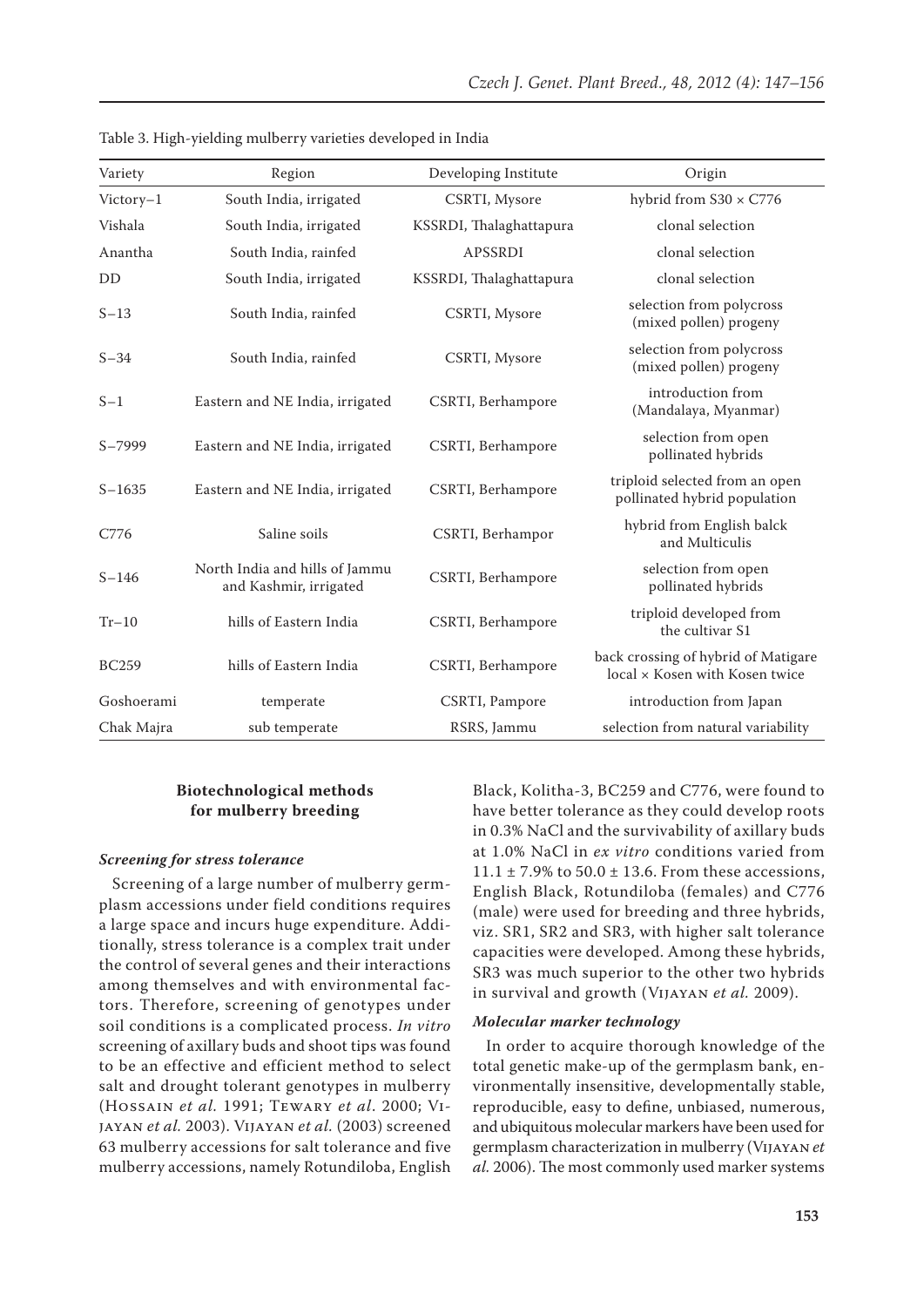| Gene       | Expression profile          | Reference                   |
|------------|-----------------------------|-----------------------------|
| WAP21      | cold tolerance              | UKAJI et al. (1999)         |
| COR        | cold tolerance              | UKAJI et al. $(2001)$       |
| AlaBlb     | salinity tolerence          | WANG et al. (2003)          |
| OC         | insect resistance           | WANG et al. (2003)          |
| SHN 1      | drought tolerance           | AHRONI <i>et al.</i> (2004) |
| HVA1       | drought and salinity stress | LAL <i>et al.</i> (2008)    |
| bch        | drought and salinity stress | KHURANA (2010)              |
| <b>NHX</b> | drought and salinity stress | KHURANA (2010)              |
| Osmotin    | drought and salinity stress | DAS et al. $(2011)$         |

|  |  | Table 4. Transgenesis in mulberry for abiotic stress tolerance (adopted from VIJAYAN et al. 2011) |
|--|--|---------------------------------------------------------------------------------------------------|
|--|--|---------------------------------------------------------------------------------------------------|

*WAP21* – water allocation plan; *COR* – cold on regulation; *AlaBlb* – soybean glycine gene; *OC* – osteocalcin; *SHN 1* – schnurri from *Drosophila melanogaster*; *HVA1* ‒ *Hevea braziliensis* abiotic stress gene; *bch* ‒ *L* inhibitor 2-aminobicyclo- (2,2,1)-heptane-2-carboxylic acid; *NHX* ‒ Na+/H+ exchanger; *Osmotin* ‒ osmotic stress induced gene

are random amplified polymorphic DNA (RAPD) (Srivastava *et al*. 2004), amplified fragment length polymorphism (AFLP) (Wang & Yu 2001), and inter-simple sequence repeat (ISSR) (Vijayan *et al*. 2005, 2006; Zhao *et al*. 2006). Using ISSR markers, genetic divergence among 34 indigenous mulberry accessions has been worked out and the genetically distant parents with better economic traits are being used for breeding purposes (Vijayan *et al.* 2005). Similarly, genetic divergence among 16 populations of the Himalayan mulberry species (*M. serrta*) has been worked out for better utilization in breeding as well as for the formulation of conservation strategies (Vijayan *et al.* 2004). Since, RAPD and ISSR marker systems are reported to have problems of reproducibility, simple sequence repeat (ISSR) (explain the abbreviation) marker system is being tested now in mulberry (Vijayan 2010).

#### *Genetic engineering*

Genetic engineering has recently made some interventions into mulberry research. Efficient protocols have been developed for direct plant regeneration from explants and insertion of desired genes into the plant genome via *Agrobacterium tumefaciens* and particle bombardment mediated methods (Bhatnagar *et al.* 2002, 2003). Transgenic mulberry plants with several desired genes (Table 4) have been developed (Lal *et al.* 2008). Among them, the transgenic plant overexpressing HVA1, a group-3 LEA protein isolated and characterized from barley, showed increased cell membrane stability, higher relative water use efficiency and growth under salt stress (200mM NaCl) in mulberry (Lal *et al*. 2008). Physiological, biochemical and molecular studies revealed that this transgenic mulberry plant performed much better than the non-transgenic plant when subjected to salinity (200mM NaCl) and drought (2% PEG, MW 6000) induced stresses. Transgenic plants showed better cell membrane stability, photosynthetic yield, less photooxidative damage and high relative water content under salinity and water stress. Initial evaluation of the suitability of transgenic plants for silkworm rearing also showed promising results. Another transgenic plant overexpressing a tobacco osmotin gene under the constitutive expression of the CaMV 35S promoter and stress-inducible promoter rd29A also showed higher salt tolerance (Das *et al*. 2011)

#### **Conclusions and prospects**

Over the years, conventional breeding has made considerable achievements in mulberry by developing varieties with high leaf yield, wider adaptability, better leaf quality, and suitable to specific cultural practices. Nonetheless, due to high heterozygosity and outbreeding reproductive system, genetics of mulberry remains an enigma to the breeders. Lack of adequate information on the genetics and breeding behaviour of important traits makes mulberry breeding quite uncertain. Recent advancements in biological tools and techniques have armed the geneticists and breeders with new tools to tackle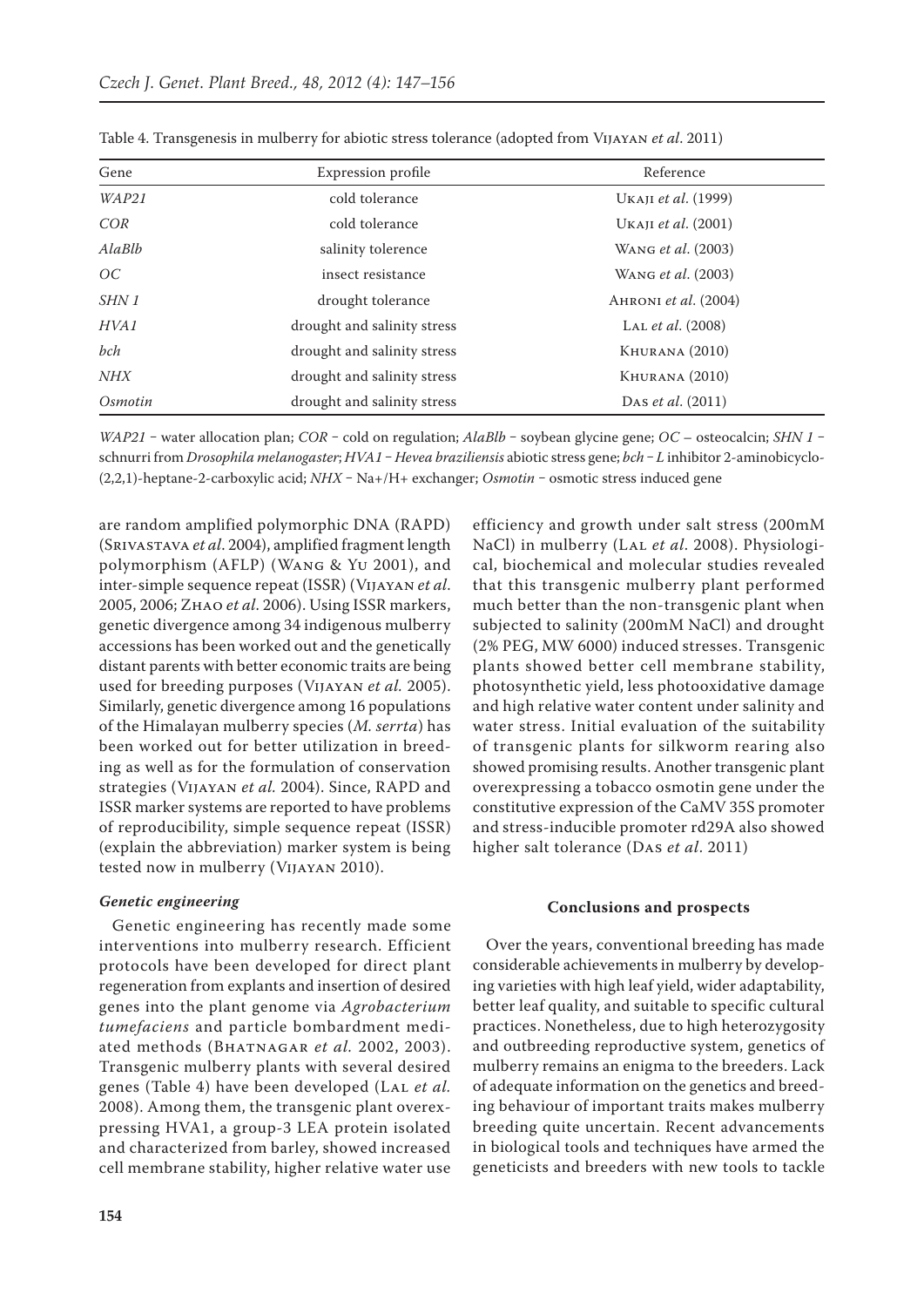some of the recalcitrant problems. Characterization of germplasm by molecular markers enables the selection of parents with wider genetic differences and desirable traits. DNA markers tightly associated with desirable traits are handy for earlier identification of hybrids with desirable gene combinations. Genetic engineering is another potential tool that can be used for mulberry genetic improvement. Thus, concerted efforts are to be made to integrate conventional breeding with advanced technological developments to accelerate varietal development in mulberry for better sustainability and profitability of the silk industry in India.

#### **R e f e r e n c e s**

- Aharoni A., Dixit S., Jetter R., Thoenes E., Van Arkel G., Pereira A. (2004): The *SHINE* clade of AP2 domain transcription factors activates wax biosynthesis, alters cuticle properties, and confers drought tolerance when over expressed in *Arabidopsis*. Plant Cell, **16**: 2463–2480.
- Basavaiah, Dandin S.B., Rajan M.V. (1989): Microsporogenesis in hexaploid *Morus serrata* Roxb. Cytologia, **54**: 747–751.
- Benavides J.E., Lachaux M., Fuentes M. (1994): Effect of goat manure application in soil on biomass production and quality of mulberry (Morus sp.). In: BENAVIDES J.E. (ed.): Trees and Shrubs in Central America. Volume II. CATIE, Turrialba, 495–514. (in Spanish)
- Bhatnagar S., Kapur A., Khurana P. (2002): Evaluation of parameters for high efficiency gene transfer via particle bombardment in Indian mulberry. Indian Journal of Experimental Biology, **40**: 1387–1393.
- Bhatnagar S., Kapur A., Khurana P. (2003): Evaluation of parameters for high efficiency gene transfer via *Agrobacterium tumefaciens* and production of transformants in Indian mulberry, *Morus indica* cv. K2. Plant Biotechnology, **21**: 1–8.
- Chakraborti S.P., Vijayan K., Doss S.G., Roy B.N., QADRI S.M.H. (1999): Varietal differences on karyomorphology of some popular cultivars in mulberry (*Morus* spp.). Sericologia, **39**: 43–50.
- Collinson M.E. (1989): The fossil history of the *Moraceae*, *Urticaceae* (including *Cecropiaceae*), and *Cannabaceae*. In: Crane P.R., Blackmore S. (eds): Evolution, Systematics, and Fossil History of the *Hamamelidae*. Vol 2: 'Higher' *Hamamelidae*. Clarendon Press, Oxford, 319–339.
- Das B.C. (1984): Mulberry varieties, exploitations and pathology. Sericologia, **24**: 369–372.
- Das M., Chauhan H., Chhibbar A., Haq Q.M.R., Khurana P. (2011): High-efficiency transformation and selective tolerance against biotic and abiotic stress in mulberry, *Morus*

*indica* cv. K2, by constitutive and inducible expression of tobacco osmotin. Transgenic Research, **20**: 231–246.

- Engelmann F. (2000): Importance of cryopreservation for the conservation of plant genetic resources. In: ENGELmann F., Takagi H. (eds): Cryopreservation of Tropical Plant Germplasm. Current Research Progress and Application. IPGRI, Rome, 8–20.
- FAO (1990): Sericulture training manual. Agricultural Services Bulletin No. 80. FAO, Rome.
- FORD-LLOYD B.V. (1990): The Conservation of Horticultural Plants Genetic Resources. 23<sup>rd</sup> I.H.C. Plenary Lectures. Firenze, 31–38*.*
- Gandhi Doss S., Chakraborti S.P., Roychowdhuri S., Das N.K.. Vijayan K., Ghosh P.D. (2011): Development of mulberry varieties for sustainable growth and leaf yield in temperate and subtropical regions of India. Euphytica, **185**: 215–225.
- HOSSAIN M., RAHAMA S.M., JORDER O.I. (1991): Isolation of sodium chloride resistant genotypes in mulberry cultivars. Bulletin of Sericulture Research, **2**: 67–73.
- Hou Y.J. (1994): Mulberry Breeding. Sericulture Department, Zhejiang Agriculture University, Hangzhou, 4.
- Kazutoshi O., Kazuto S., Takao N., Makoto K. (2004): Plant genetic resources in Japan: Platforms and destinations to conserve and utilize plant genetic diversity. Japanese Agricultural Research Quarterly, **39**: 231–237.
- Khurana P. (2010): Mulberry genomics for crop improvement. In: Saratchandra B., Singh R.N., Vijayan K. (eds): Workshop on Recent Advances in Sericulture Research. Central Silk Board, Bangalore, 35.
- Lal S., Gulyani V., Khurana P. (2008): Over expression of *HVA1* gene from barley generates tolerance to salinity and water stress in transgenic mulberry (*Morus indica*). Transgenic Research, **17**: 651–663.
- Machii H., Koyama A., Yamanouchi H. (1999): A list of genetic mulberry resources maintained at National Institute of Sericultural and Entomological Science. Miscellaneous Publication of National Sericulture Entomology Science, **26**: 1–77. (in Japanese)
- Mandal B.B. (1999): Conservation biotechnology of endemic and other economically important plant species in India. In: Benson E.E. (ed.): Plant Conservation and Biotechnology. Taylor and Francis, London, 211–225.
- NIINO T. (1995): Cryopreservation of germplasm of mulberry (*Morus* spp.). In: Bajaj Y.P.S. (ed.): Biotechnology in Agriculture and Forestry. Springer-Verlag, Berlin, 102–113.
- Pan Y.L. (2000): Progress and prospect of germplasm resources and breeding of mulberry. Acta Sericologic Sinica, **26**: 1–8.
- Rao A.A. (2002): Conservation status of mulberry genetic resources in India. In: 19th Int. Seric Congres Expert Consultation on Promotion of Global Exchange of Sericulture Germplasm Satellite Session. September 21–25,